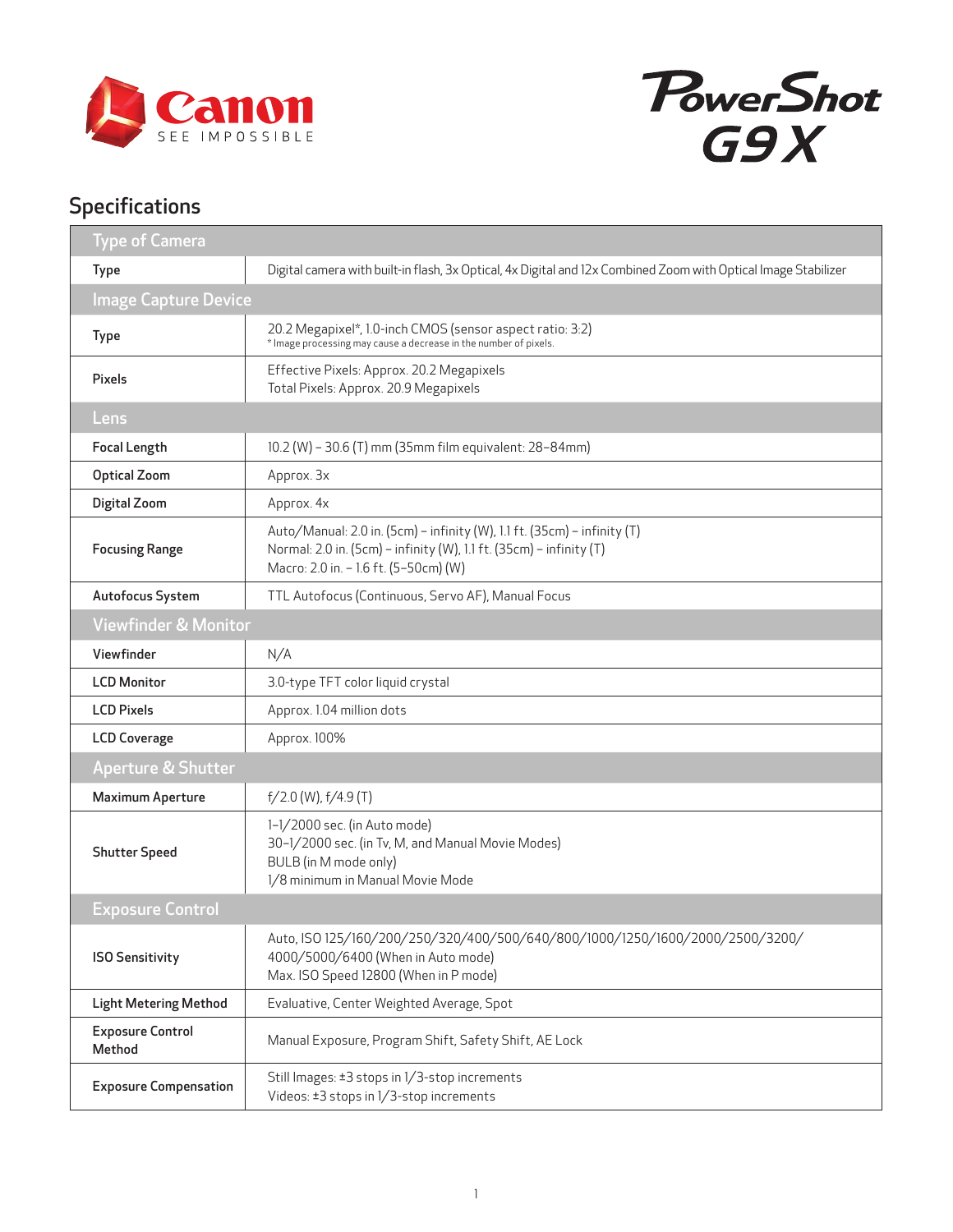| <b>White Balance</b>                  |                                                                                                                                                                                                                                                                                                                                                                                                                                                                                                                                                                                                                                                                                                                                                                                                                                                         |  |  |  |  |  |  |
|---------------------------------------|---------------------------------------------------------------------------------------------------------------------------------------------------------------------------------------------------------------------------------------------------------------------------------------------------------------------------------------------------------------------------------------------------------------------------------------------------------------------------------------------------------------------------------------------------------------------------------------------------------------------------------------------------------------------------------------------------------------------------------------------------------------------------------------------------------------------------------------------------------|--|--|--|--|--|--|
| <b>White Balance Control</b>          | Auto, Day Light, Shade, Cloudy, Tungsten, Fluorescent, Fluorescent H, Flash, Custom1-2                                                                                                                                                                                                                                                                                                                                                                                                                                                                                                                                                                                                                                                                                                                                                                  |  |  |  |  |  |  |
| <b>Flash</b>                          |                                                                                                                                                                                                                                                                                                                                                                                                                                                                                                                                                                                                                                                                                                                                                                                                                                                         |  |  |  |  |  |  |
| <b>Built-in Flash</b>                 | Auto, On, Slow Synchro, Off<br>* Facial brightness is also evaluated in Face Detect.                                                                                                                                                                                                                                                                                                                                                                                                                                                                                                                                                                                                                                                                                                                                                                    |  |  |  |  |  |  |
| <b>Flash Range</b>                    | 1.6 (50cm) -20 ft. (6.0m) (W), 1.6 ft. (50cm) - 7.9 ft. (2.4m) (T)<br>Image brightness may diminish depending on the shooting distance.                                                                                                                                                                                                                                                                                                                                                                                                                                                                                                                                                                                                                                                                                                                 |  |  |  |  |  |  |
| <b>Flash Exposure</b><br>Compensation | ±2 stops in 1/3-stop increments                                                                                                                                                                                                                                                                                                                                                                                                                                                                                                                                                                                                                                                                                                                                                                                                                         |  |  |  |  |  |  |
| <b>Hot Shoe Availability</b>          | Unavailable                                                                                                                                                                                                                                                                                                                                                                                                                                                                                                                                                                                                                                                                                                                                                                                                                                             |  |  |  |  |  |  |
| <b>Shooting Specifications</b>        |                                                                                                                                                                                                                                                                                                                                                                                                                                                                                                                                                                                                                                                                                                                                                                                                                                                         |  |  |  |  |  |  |
| <b>Shooting Modes</b>                 | C, M, Av, Tv, P, Hybrid Auto, Auto, Creative Shot, Portrait, Star Portrait, Star Nightscape, Star Trails,<br>Star Time-Lapse Movie, Handheld Night Scene, Fireworks, High Dynamic Range, Nostalgic, Fish-eye Effect,<br>Miniature Effect, Toy Camera Effect, Background Defocus, Soft Focus, Monochrome, Super Vivid,<br>Poster Effect, Standard Movie, Short Clip, Manual Movie, iFrame Movie<br>* Shooting movies is done with the movie button.                                                                                                                                                                                                                                                                                                                                                                                                      |  |  |  |  |  |  |
| <b>Photo Effects</b>                  | My Colors Off, Vivid, Neutral, Sepia, Black & White, Positive Film, Lighter Skin Tone, Darker Skin Tone,<br>Vivid Blue, Vivid Green, Vivid Red, Custom Color                                                                                                                                                                                                                                                                                                                                                                                                                                                                                                                                                                                                                                                                                            |  |  |  |  |  |  |
| Self-Timer                            | Off, Approx. 2 sec. delay, Approx. 10 sec. delay, Custom                                                                                                                                                                                                                                                                                                                                                                                                                                                                                                                                                                                                                                                                                                                                                                                                |  |  |  |  |  |  |
| <b>Wireless Control</b>               | Unavailable                                                                                                                                                                                                                                                                                                                                                                                                                                                                                                                                                                                                                                                                                                                                                                                                                                             |  |  |  |  |  |  |
| <b>Electronic Level</b>               | Calibrate, Reset                                                                                                                                                                                                                                                                                                                                                                                                                                                                                                                                                                                                                                                                                                                                                                                                                                        |  |  |  |  |  |  |
| <b>Continuous Shooting</b>            | One Shot: Approx. 6.0 shots/sec.<br>Servo: Approx. 4.3 shots/sec.                                                                                                                                                                                                                                                                                                                                                                                                                                                                                                                                                                                                                                                                                                                                                                                       |  |  |  |  |  |  |
| <b>Image Storage</b>                  |                                                                                                                                                                                                                                                                                                                                                                                                                                                                                                                                                                                                                                                                                                                                                                                                                                                         |  |  |  |  |  |  |
| <b>Storage Media</b>                  | SD/SDHC/SDXC and UHS-I Memory Cards                                                                                                                                                                                                                                                                                                                                                                                                                                                                                                                                                                                                                                                                                                                                                                                                                     |  |  |  |  |  |  |
| <b>File Format</b>                    | Design rule for Camera File system (DCF) compliant; DPOF (Version 1.1) compatible                                                                                                                                                                                                                                                                                                                                                                                                                                                                                                                                                                                                                                                                                                                                                                       |  |  |  |  |  |  |
| <b>Image Compression</b>              | Superfine / Fine                                                                                                                                                                                                                                                                                                                                                                                                                                                                                                                                                                                                                                                                                                                                                                                                                                        |  |  |  |  |  |  |
| <b>JPEG Compression Mode</b>          | Still Image: Exif 2.3 (DCF 2.0), RAW (Canon original: 14-bit, CR2)<br>Video: MP4 (Image: MPEG-4 AVC/H.264; Audio: MPEG-4 AAC-LC [Stereo])                                                                                                                                                                                                                                                                                                                                                                                                                                                                                                                                                                                                                                                                                                               |  |  |  |  |  |  |
| <b>Number of Recording</b><br>Pixels  | Still Images:<br>1) 16:9 - Large: 5472 x 3080; Medium 1: 4320 x 2432; Medium 2: 1920 x 1080; Small: 720 x 408<br>2) 3:2 - Large: 5472 x 3648, Medium 1: 4320 x 2880, Medium 2: 2304 x 1536, Small: 720 x 480<br>3) 4:3 - Large: 4864 x 3648, Medium 1: 3840 x 2880, Medium 2: 2048 x 1536, Small: 640 x 480<br>4) 1:1 - Large: 3648 x 3648; Medium 1: 2880 x 2880; Medium 2: 1536 x 1536; Small: 480 x 480<br>Videos:<br>Full HD 1920 x 1080: 59.94 fps<br>Full HD iFrame: 1920 x 1080: 29.97 fps<br>Full HD Star Time-Lapse Movie: 1920 x 1080: 14.985 fps / 29.97 fps<br>HD 1280 x 720: 29.97 fps<br>640 x 480: 29.97 fps<br>Miniature Effect: 1280 x 720: 6 fps (5x speed) / 3 fps (10x speed) / 1.5 fps (20x speed)<br>Miniature Effect: 640 x 480: 6 fps (5x speed) / 3 fps (10x speed) / 1.5 fps (20x speed)<br>Short Clip: 1280 x 720: 29.97 fps |  |  |  |  |  |  |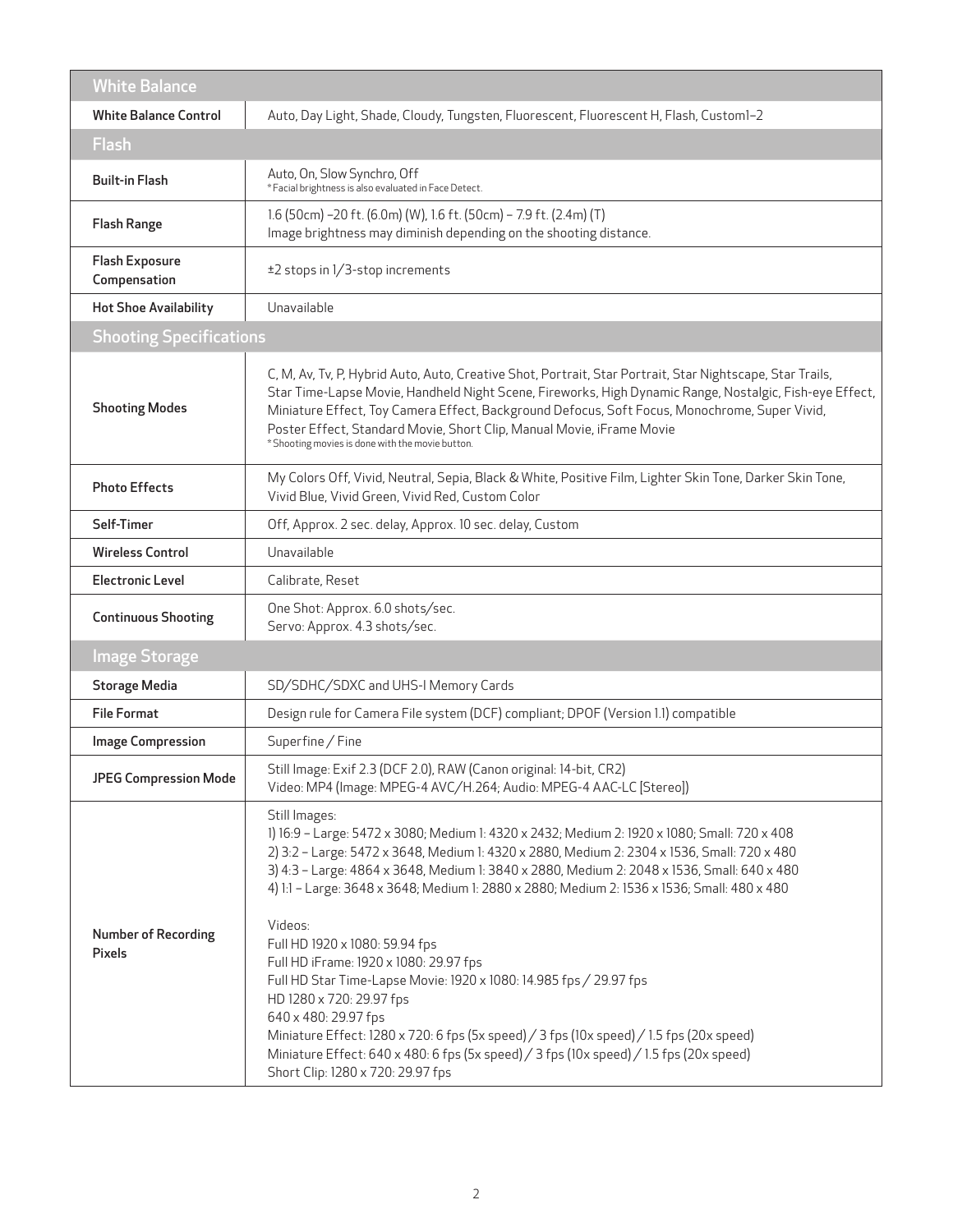|                                                                      |                                                                                                                                                                                                                                                                                                                                                                                                                                                |                          |    |                         | 16:9        | 3:2                     |                                                                          | 4:3                    |                                               |              | 1:1                          |  |
|----------------------------------------------------------------------|------------------------------------------------------------------------------------------------------------------------------------------------------------------------------------------------------------------------------------------------------------------------------------------------------------------------------------------------------------------------------------------------------------------------------------------------|--------------------------|----|-------------------------|-------------|-------------------------|--------------------------------------------------------------------------|------------------------|-----------------------------------------------|--------------|------------------------------|--|
|                                                                      |                                                                                                                                                                                                                                                                                                                                                                                                                                                |                          | SF |                         | 2112        | 1786                    |                                                                          | 2007                   |                                               | 2669         |                              |  |
| Approx. Number of<br><b>Shots Recordable to</b><br>16 GB Memory Card | Large (L)                                                                                                                                                                                                                                                                                                                                                                                                                                      |                          | F  |                         | 3546        | 2999                    |                                                                          | 3374                   |                                               | 4498         |                              |  |
|                                                                      |                                                                                                                                                                                                                                                                                                                                                                                                                                                |                          | SF |                         | 3374        |                         | 2857                                                                     |                        | 3217                                          |              | 4262                         |  |
|                                                                      | Medium 1 (M1)                                                                                                                                                                                                                                                                                                                                                                                                                                  |                          | F  |                         | 5649        |                         | 4810                                                                     |                        | 5398                                          |              | 7145                         |  |
|                                                                      | Medium 2 (M2)                                                                                                                                                                                                                                                                                                                                                                                                                                  |                          | SF |                         | 13497       |                         | 8377                                                                     |                        | 9344                                          |              | 12459                        |  |
|                                                                      |                                                                                                                                                                                                                                                                                                                                                                                                                                                |                          | F  |                         | 24296       | 14724                   |                                                                          | 16755                  |                                               | 22087        |                              |  |
|                                                                      | Small (S)                                                                                                                                                                                                                                                                                                                                                                                                                                      |                          | SF |                         | 53992       | 48592                   |                                                                          | 53992                  |                                               | 69418        |                              |  |
|                                                                      |                                                                                                                                                                                                                                                                                                                                                                                                                                                |                          | F  |                         | 80988       | 69418                   |                                                                          | 80988                  |                                               | 97186<br>614 |                              |  |
|                                                                      | 608<br>610<br>612<br>RAW                                                                                                                                                                                                                                                                                                                                                                                                                       |                          |    |                         |             |                         |                                                                          |                        |                                               |              |                              |  |
|                                                                      | Note: SF=Superfine F=Fine<br>* The approximate number of images recordable on memory cards other than the above can be calculated by using the above figures as a<br>reference and extrapolating accordingly.                                                                                                                                                                                                                                  |                          |    |                         |             |                         |                                                                          |                        |                                               |              |                              |  |
|                                                                      | Shooting                                                                                                                                                                                                                                                                                                                                                                                                                                       |                          |    |                         | Frame Rate  | Movie Size<br>(KB/sec.) | Approx. Total<br>Movie Time<br>Recordable to 16<br><b>GB Memory Card</b> |                        | Single Clip<br>Approx.<br>Recording<br>Time*1 |              | Video                        |  |
|                                                                      | Mode                                                                                                                                                                                                                                                                                                                                                                                                                                           | Pixels                   |    | <b>Shooting</b>         | Playback    |                         |                                                                          |                        |                                               |              | Recording<br><b>Bit Rate</b> |  |
|                                                                      |                                                                                                                                                                                                                                                                                                                                                                                                                                                |                          |    | 59.94 fps               | 59.94 fps   | 4288                    |                                                                          | 59 min. 30 sec.        | $10$ min.                                     |              | Approx.<br>35 Mbps           |  |
| <b>Time of Recordable</b>                                            |                                                                                                                                                                                                                                                                                                                                                                                                                                                | 1920 x 1080<br>(Full HD) |    | 29.97 fps               | 29.97 fps   | 2945                    |                                                                          | 1 hr. 26 min. 5 sec.   | 29 min. 59 sec.                               |              | Approx.<br>24 Mbps           |  |
| <b>Videos</b>                                                        | Standard<br>Movie                                                                                                                                                                                                                                                                                                                                                                                                                              |                          |    | 23.98 fps <sup>*2</sup> | 23.98 fps*2 | 2945                    |                                                                          | 1 hr. 26 min. 5 sec.   | 29 min. 59 sec.                               |              | Approx.<br>24 Mbps           |  |
|                                                                      |                                                                                                                                                                                                                                                                                                                                                                                                                                                | 1280 x 720<br>(HD)       |    | 29.97 fps               | 29.97 fps   | 992                     |                                                                          | 4 hr. 5 min. 15 sec.   | 29 min. 59 sec.                               |              | Approx.<br>8 Mbps            |  |
|                                                                      |                                                                                                                                                                                                                                                                                                                                                                                                                                                | 640 x 480<br>(VGA)       |    | 29.97 fps               | 29.97 fps   | 382                     |                                                                          | 10 hr. 22 min. 35 sec. | 1 <sub>hr.</sub>                              |              | Approx.<br>3 Mbps            |  |
|                                                                      | *1 Using an SD Speed Class 10 / UHS-I compatible memory card.<br>• Recording stops automatically once the file size reaches 4 GB or the memory card becomes full.<br>• Recording may stop unexpectedly if a memory card with a low Speed Class is used.<br>* <sup>2</sup> Actual frame rate is 23.976 fps.                                                                                                                                     |                          |    |                         |             |                         |                                                                          |                        |                                               |              |                              |  |
| <b>Playback Specifications</b>                                       |                                                                                                                                                                                                                                                                                                                                                                                                                                                |                          |    |                         |             |                         |                                                                          |                        |                                               |              |                              |  |
| <b>Playback Functions</b>                                            | Story Highlights, Protect, Favorites, Erase, Print, Group Playback, Play Movie, List/Play Digest Movies,<br>Image Search, Slideshow, Rotate, Play Creative Shot Movies, Short Clip Mix, i-Contrast, Resize, Cropping,<br>Red-Eye Correction, My Colors, Face ID Info, Print Settings, Photobook Set-up, Transition Effect, Index Effect,<br>Scroll Display, Group Images, Auto Rotate, Resume, Image Jump with Control Ring, Set Touch Actions |                          |    |                         |             |                         |                                                                          |                        |                                               |              |                              |  |
| <b>Erasing Specifications</b>                                        |                                                                                                                                                                                                                                                                                                                                                                                                                                                |                          |    |                         |             |                         |                                                                          |                        |                                               |              |                              |  |
| <b>Erase Mode</b>                                                    | Select Image, Select Range, Select All Images<br>. The image data in the memory card stored with the Design rule for Camera File systems format can be<br>erased (however, protected images cannot be erased).<br>. Using the Movie editing function, sections of the movie can be deleted.<br>• RAW+JPEG images can be erased individually.                                                                                                   |                          |    |                         |             |                         |                                                                          |                        |                                               |              |                              |  |
| Interface                                                            |                                                                                                                                                                                                                                                                                                                                                                                                                                                |                          |    |                         |             |                         |                                                                          |                        |                                               |              |                              |  |
| Video Out                                                            | NTSC/PAL                                                                                                                                                                                                                                                                                                                                                                                                                                       |                          |    |                         |             |                         |                                                                          |                        |                                               |              |                              |  |
| <b>Audio Out</b>                                                     | Stereo                                                                                                                                                                                                                                                                                                                                                                                                                                         |                          |    |                         |             |                         |                                                                          |                        |                                               |              |                              |  |
| Wired                                                                | USB (Micro-B), HDMI (Type D)                                                                                                                                                                                                                                                                                                                                                                                                                   |                          |    |                         |             |                         |                                                                          |                        |                                               |              |                              |  |
| Wireless                                                             | Specifications: IEEE 802.11b/g/n<br>Frequency: 2.4 GHz<br>Channels: 1-11<br>Security: WEP, WPA-PSK (AES/TKIP), WPA2-PSK (AES-TKIP)                                                                                                                                                                                                                                                                                                             |                          |    |                         |             |                         |                                                                          |                        |                                               |              |                              |  |
| Other                                                                | Direct connection to Canon SELPHY, PIXMA Photo Printers & PictBridge compatible printers                                                                                                                                                                                                                                                                                                                                                       |                          |    |                         |             |                         |                                                                          |                        |                                               |              |                              |  |